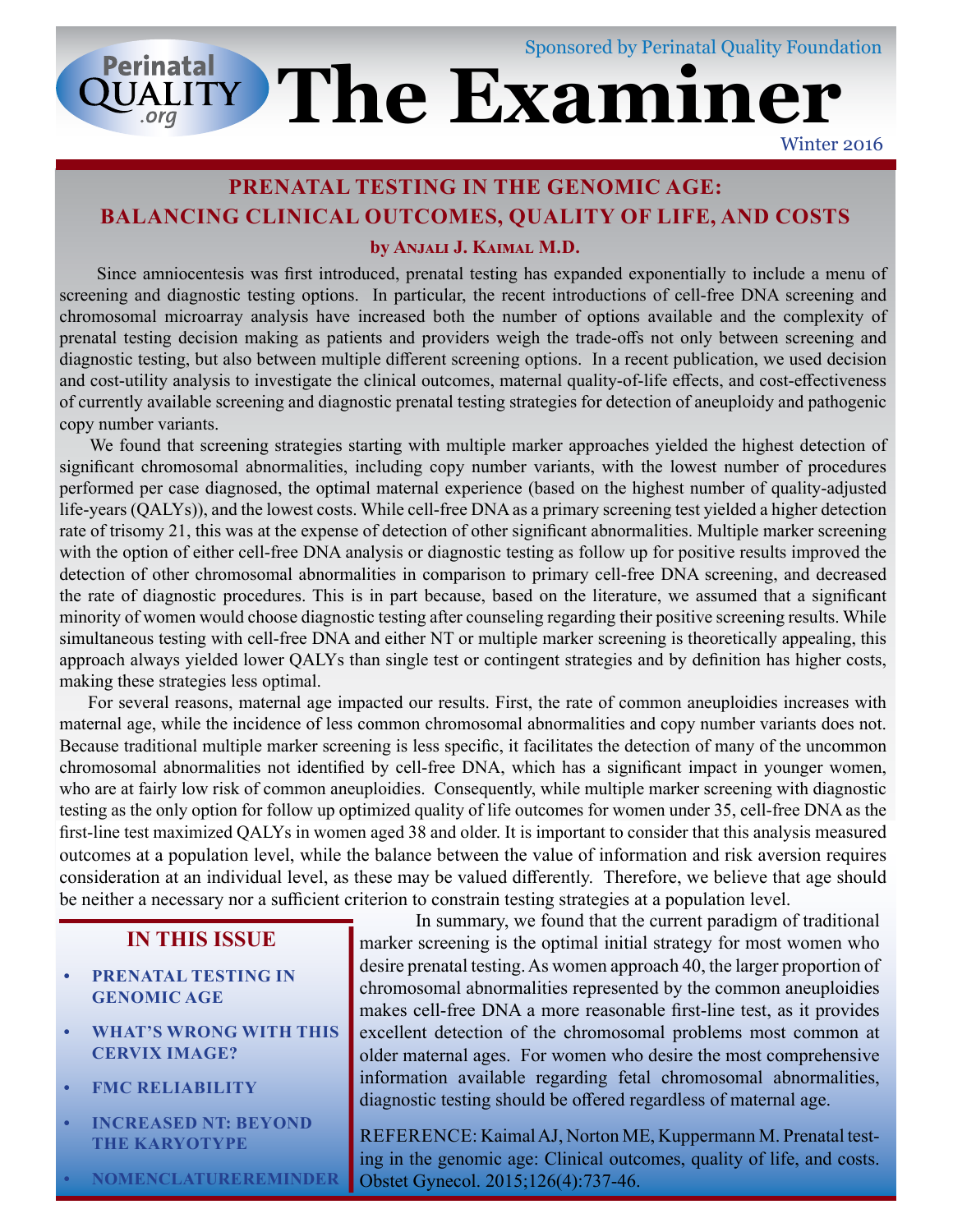## **FETAL MONITORING CREDENTIALING: MAINTAINING EXAMINATION RELIABILITY**

by Sara Brumbaugh, MS and Marin O'Keeffe, RN

The Perinatal Quality Foundation developed the Fetal Monitoring Credentialing (FMC) examination to provide feedback to clinicians on their ability to manage laboring patients undergoing electronic fetal monitoring. Perinatal Quality Foundation's FMC exam has been available since 2014 and many institutions have since joined PQF with the aim of improving outcomes by measuring knowledge and judgment of intrapartum providers and providing feedback regarding weaknesses and incentives for additional education.

The FMC examination tool utilizes Script Concordance Testing (SCT) as a measurement of clinical reasoning, and the exam is continually assessed to confirm that it is a relevant and reliable measure of individuals' knowledge and judgment around electronic fetal monitoring. The FMC Task Force recently met over several days to review questions and ensure maximum validity of the examination.

The Task Force's review of the FMC examination included a substantive assessment of questions and resulting answer patterns. If virtually all examinees were to answer a question correctly, then the task force would review the question to ensure that it represents essential knowledge fundamental to basic practice and that the answer is not obvious even to a non-practitioner.

Review also included statistical analysis of exam from perspectives of both Classical Test Theory and Item Response Theory. Classical Test Theory supports measurement of overall exam reliability whereas Item Response Theory measures the difficulty of each question along with its effectiveness in distinguishing examinees' proficiency.

Be evaluating the exam from these three different perspectives - substantive assessment, Classical Test Theory and Item Response Theory - the FMC Task Force has ensured continuing validity of the exam. Further information regarding FMC can be found at [http://fmc.perinatalquality.org.](http://fmc.perinatalquality.org)



**FetalMonitoringCredentialing** 

## **WHAT'S WRONG WITH THIS CERVICAL LENGTH MEASUREMENT?**

 **Turn to page 4 to find out!**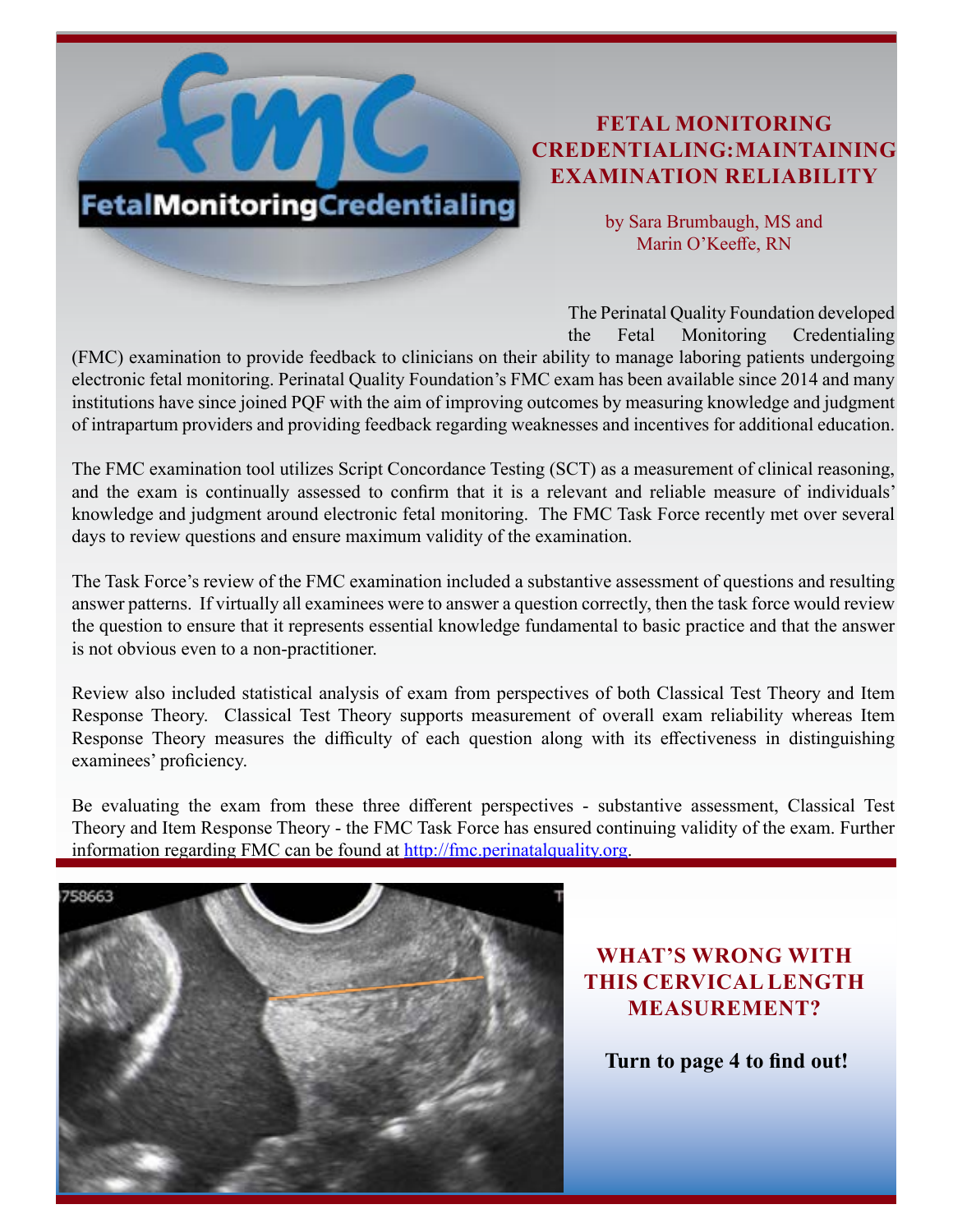## **INCREASED NUCHAL TRANSLUCENCY: BEYOND THE KARYOTYPE - CHROMOSOMAL MICROARRAY**

#### by Renee Chard, MSc, CGC

The association between an increased first trimester nuchal translucency (NT) measurement and fetal aneuploidy is well known and standard of care includes the offer of fetal karyotyping by chorionic villi sampling or amniocentesis. Chromosomal microarray is a laboratory technique that allows for much higher resolution than a standard karyotype. Thus, while still ruling out major aneuploidies, chromosomal microarray allows a specimen to be tested for submicroscopic chromosomal deletions and duplications throughout the genome.

In 2011, Leung<sup>1</sup> reported 48 cases of increased NT ( $> 3.5$  mm) with normal standard karyotypes on which microarray analysis was then performed on stored chorionic villi specimens. Of the 10 fetuses with other abnormalities detected on ultrasound, 20.0% (2/10) were noted to have a clinically significant copy number variant. Among the 38 fetuses with no other sonographic abnormality, two (5.3%) had clinically significant copy number variants. In 2012, Wapner et al<sup>2</sup> published the results of a multicenter study in which chromosomal microarray was performed on 4340 prenatal specimens collected from amniocenteses and chorionic villi sampling procedures performed for common indications including advanced maternal age, positive maternal serum screening test results and abnormal ultrasound findings. Of those with normal standard karyotype, a clinically significant duplication or deletion was identified in 6.0% of specimens associated with a chromosome abnormality and in 1.7% of tests done for advanced maternal age or positive screening test result. A 2015 metaanalysis of 17 studies by Grande<sup>3</sup> designed to evaluate the efficacy of chromosomal microarray in euploid fetuses with increased first trimester nuchal translucency, demonstrated that chromosomal microarray resulted in a 5% incremental yield over karyotyping. The incremental yield was 4% in cases of isolated increased NT and 7% when the increased NT was associated with other ultrasound findings.

For a variety of reasons, genetic counseling should be offered prior to performance of diagnostic testing in the setting of increased nuchal translucency. Since the majority of chromosome abnormalities associated with increased NT are the common trisomies and Turner syndrome, a patient may want to consider a test with rapid turn-around time such as aneuploidy FISH as a first tier test to be followed by microarray if FISH results are normal. When pursuing microarray testing, discovery of a variant of unknown significance is a possible outcome in  $\sim 1\%$  of cases.<sup>3</sup> For this reason it is important that chromosomal microarray be offered in the context of comprehensive pretest counseling. In addition, microdeletion and microduplication syndromes vary widely in terms of severity. Some are associated with structural findings that are detectable by ultrasound examination, and some are associated with neurodevelopmental findings including developmental delay, intellectual disability and autism. In many cases, parental studies are indicated. For those without one in their clinical practice, a genetic counselor can be found by clicking on the 'Find A Genetic Counselor' link on the website of the National Society of Genetic Counselors [\(http://ww.nsgc.org](http://www.nsgc.org)).

It is also important to remember that increased nuchal translucency is also associated with an increased risk for structural birth defects, especially congenital heart disease, as well as a number of single gene disorders that would not be identified by fetal karyotype or microarray; these will be covered in future issues by our "Increased Nuchal Translucency: Beyond the Karyotype" series.

#### REFERENCES:

- 1. Leung TY, et al. Ultrasound Obstet Gynecol 2011;38:314-319.
- 2. Wapner RJ, et al. NEJM 2012;(367)23:2175-2184
- 3. Grande M, et al. Ultrasound Obstet Gynecol 2015; Dec;46(6):650-658.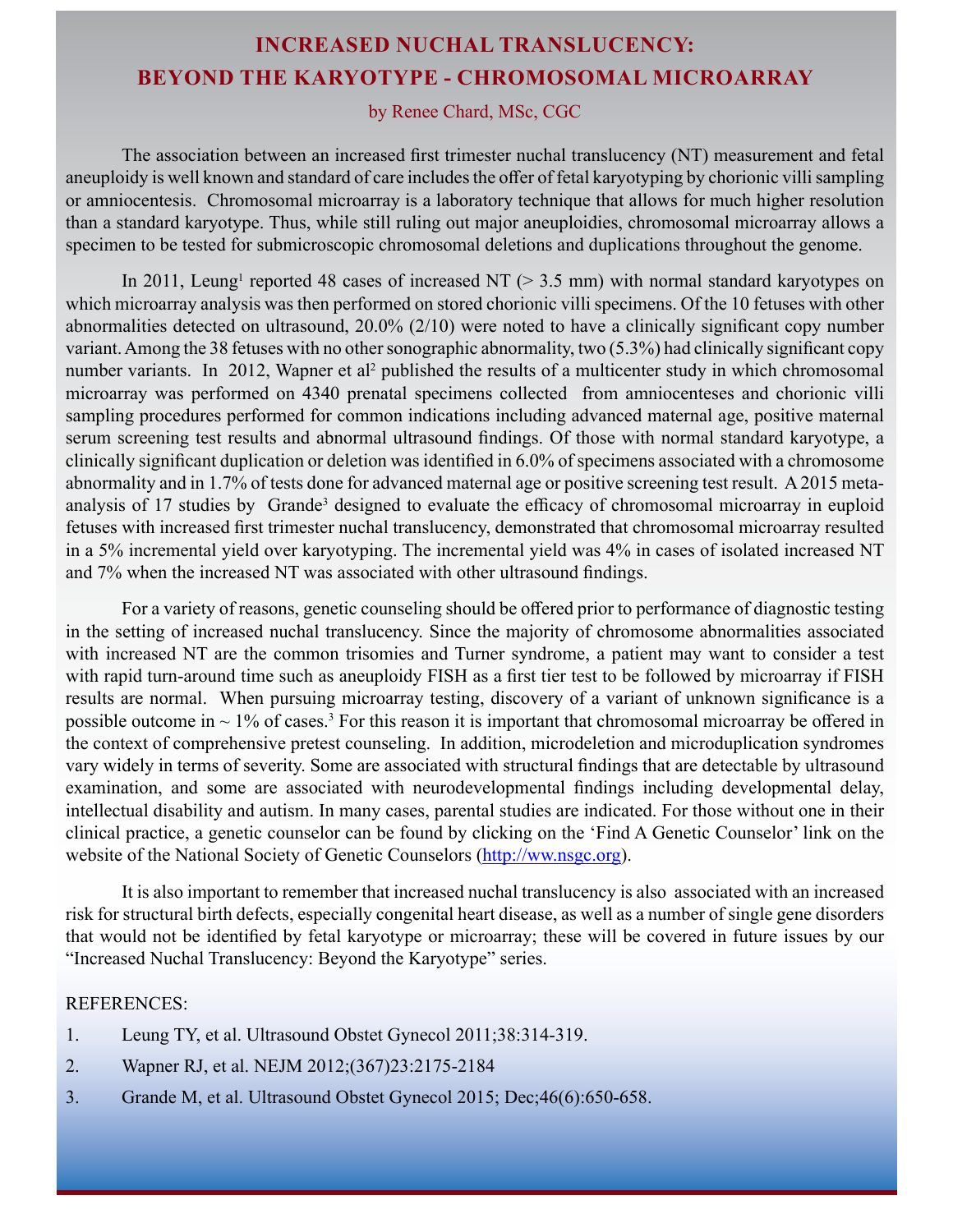## **INTRODUCING THE PQF APP SUITE**



The Perinatal Quality Foundation (PQF) App provides a collection of smart device applications that put convenient calculators and OB practice tools right in your pocket. The apps include the Nuchal Translucency Calculator, Cell-free DNA/NIPT Predictive Value Calculator, and Cervical Length Algorithm with m[ore to come.](http://tinyurl.com/h6vqvas) 

Download on the App Store: <http://tinyurl.com/h6vqvas>



## **WHAT'S WRONG WITH THIS CERVICAL LENGTH MEASUREMENT? (continued from page 2)**



ANSWER:

The image on page 2 is an incorrect measurement as it overmeasures the cervical length; the measurement should stop at the external os.

…For more information and education on measurement of cervical length,

go to [http://clear.perinatalquality.org]( http://clear.perinatalquality.org)



## **NOMENCLATURE REMINDER: Use the term "cfDNA Screening"**

Cell free DNA (cfDNA) technology is a valuable tool in screening for common aneuploidies. The terms "non-invasive prenatal testing (NIPT)", "non-invasive prenatal screening (NIPS)", or "cell-free fetal DNA testing (cffDNA)", however, may be misleading. The term "non-invasive" falsely implies benefit when compared to diagnostic testing procedures, and "testing" implies definitive diagnostic results rather than screening. Accordingly, when using cell free DNA technology in clinical practice, call it what it is and use the term "cfDNA screening."